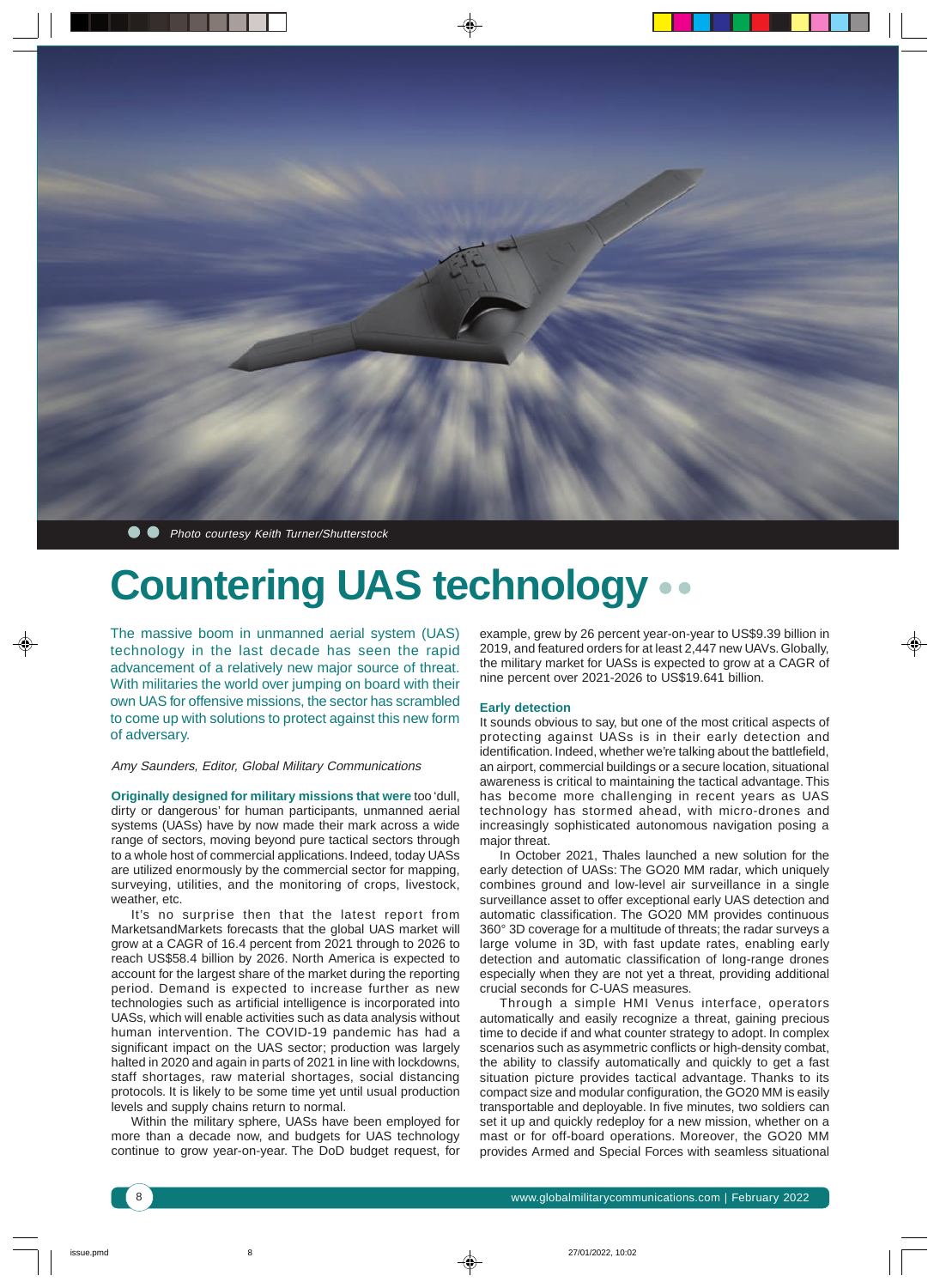# Cyber Hardened<br>1800s

ADVANCED DEVELOPMENT INCLUDES DEDICATED **FEATURES AND PROTOCOLS TO STRENGTHEN CYBER SECURITY** 



SSHV2 Secure Shell

FIPS 140-2 Compatible

**SNMPv3 Interface** 

**HTTPS** 

**XSS Protection** 

**Secure Firmware Upgrades** 



Learn more at: WWW.terrasatinc.com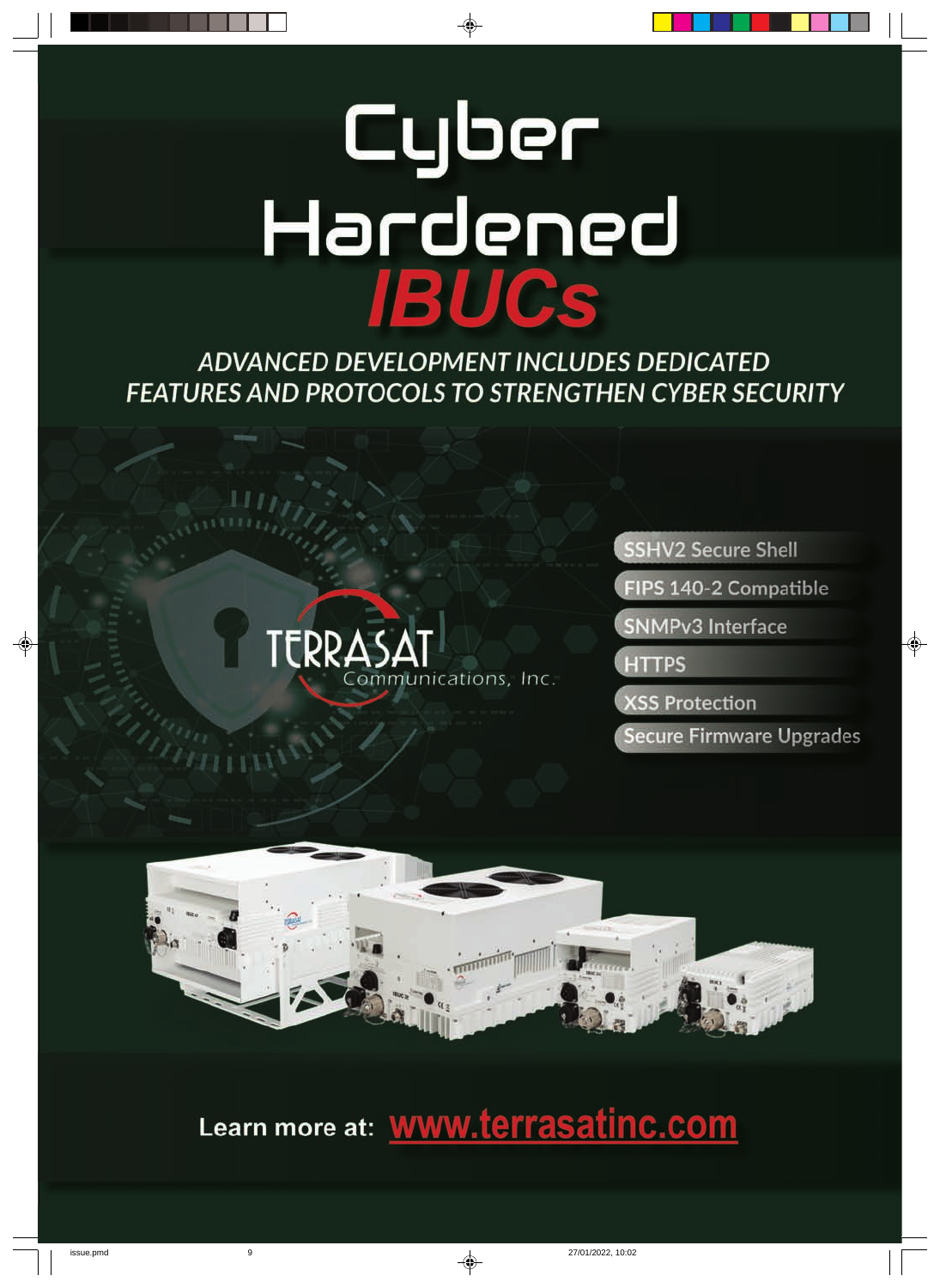awareness for hours and high levels of protection with a sixpack battery – opting for batteries over a generator means that the GO20 MM remains quiet and highly transportable, ensuring mission success.

#### **Counter UAS developments**

The booming UAS sector and indeed the increasing instances of UASs being utilized my mischievous or malicious entities, has prompted urgent activity and the creation and rapid growth of the counter-UAS (C-UAS) sector.

The C-UAS market is expected to grow at a CAGR of 15.18 percent from US\$1.57 billion in 2021 to US\$6.44 billion by 2031, according to research from ReportLinker. The market is expected to be dominated by North America during the reporting period. Indeed, several interesting projects are being reported even amongst the ongoing COVID-19 chaos, with innovations being spread far and wide throughout the world. While the majority of R&D continues into traditional kinetic systems, alternatives are now being trialed in select locations.

An ultra-modern, and more science fiction solution to the ever-expanding threat of UASs is laser, or directed energy, technology. Still very much in their infancy, lasers have the potential to inflict extreme harm on personnel and equipment from a tiny form factor and with relatively low energy input. The appeal to military groups across the globe is obvious: Lasers represent the next generation of adaptable, mobile, reusable, non-lethal and lethal weapons.

In July 2021, France's Armed Forces Ministry conducted advanced testing of a laser-powered cannon reportedly capable of destroying a moving drone. Developed by Cilas, the High-Energy Laser for Multiple Application – Power (HELMA-P) can neutralize in-flight targets up to 1km away in a matter of seconds. The cannon is expected to be in play by the 2024 Paris Olympic Games and will help secure this and other major events.

The HELMA-P is designed to respond to small UASs, securing operations on national territory by identifying, tracking, and neutralizing fixed or mobile threats. According to Cilas, the weapon has destroyed drones moving at more than 50km/h and under difficult tracking conditions.

Additionally, it can be used to neutralize improvised explosive devices.

As well as the HELMA-P project, France's military is also reportedly preparing a tender to develop an electromagnetic wave cannon and an interceptor drone capable of protecting against enemy drones. Such weapons can fire projectiles within 200km at five times the speed of sound, making use of powerful jolts of electric current to propel non-explosive slugs at supersonic velocities.

Also exploring directed energy weapons, August saw the Indian Navy award Bharat Electronics Limited (BEL) a contract for the supply of a locally developed system designed to detect, track, and neutralize micro UASs. The contract is for an undisclosed number of Naval Anti Drone Systems (NADSs) featuring both soft- and hard-kill effector options. The soft-kill consists of a jammer used to suppress the control and navigation signals to the UAS, with an effective range of 3km, while the hard-kill consists of a high-energy laser that works by directly damaging or destroying the UAS's flight-critical systems.

Developed jointly by the IN, BEL, and the Defence Research and Development Organization (DRDO), the C-UAS system "will be an effective all-encompassing counter to the increased drone threat to strategic naval installations," according to the Indian Government's Press Information Bureau (PIB).

Meanwhile, in September, Raytheon UK was awarded a demonstrator contract to provide a High-Energy Laser Weapon System (HELWS) to the UK Ministry of Defence (MoD). Raytheon UK will deliver the high-energy laser demonstrator to show the application of directed energy weapons technology to help protect UK armed forces personnel from UASs in the battlefield.

A high-energy laser demonstrator will be installed by the Raytheon UK team on one of the MoD's Wolfhound land vehicles for a period of comprehensive experimentation. The experimentation provides an opportunity to establish how HELWS could enhance UK capabilities, while augmenting understanding in high-energy laser weapons.

The modular counter-UAV system uses an electro-optical/ infrared sensor that prosecutes highly manoeuvrable threats with precision and relative ease. The system can be installed on a variety of platforms and has been fielded in several realworld environments; it can also be integrated with many modern air defence systems, offering a robust layered defence capability<br>as needed. **GMC** as needed.



Multiple Application – Power (HELMA-P) can neutralize in-flight targets up to 1km away. Photo courtesy Cilas